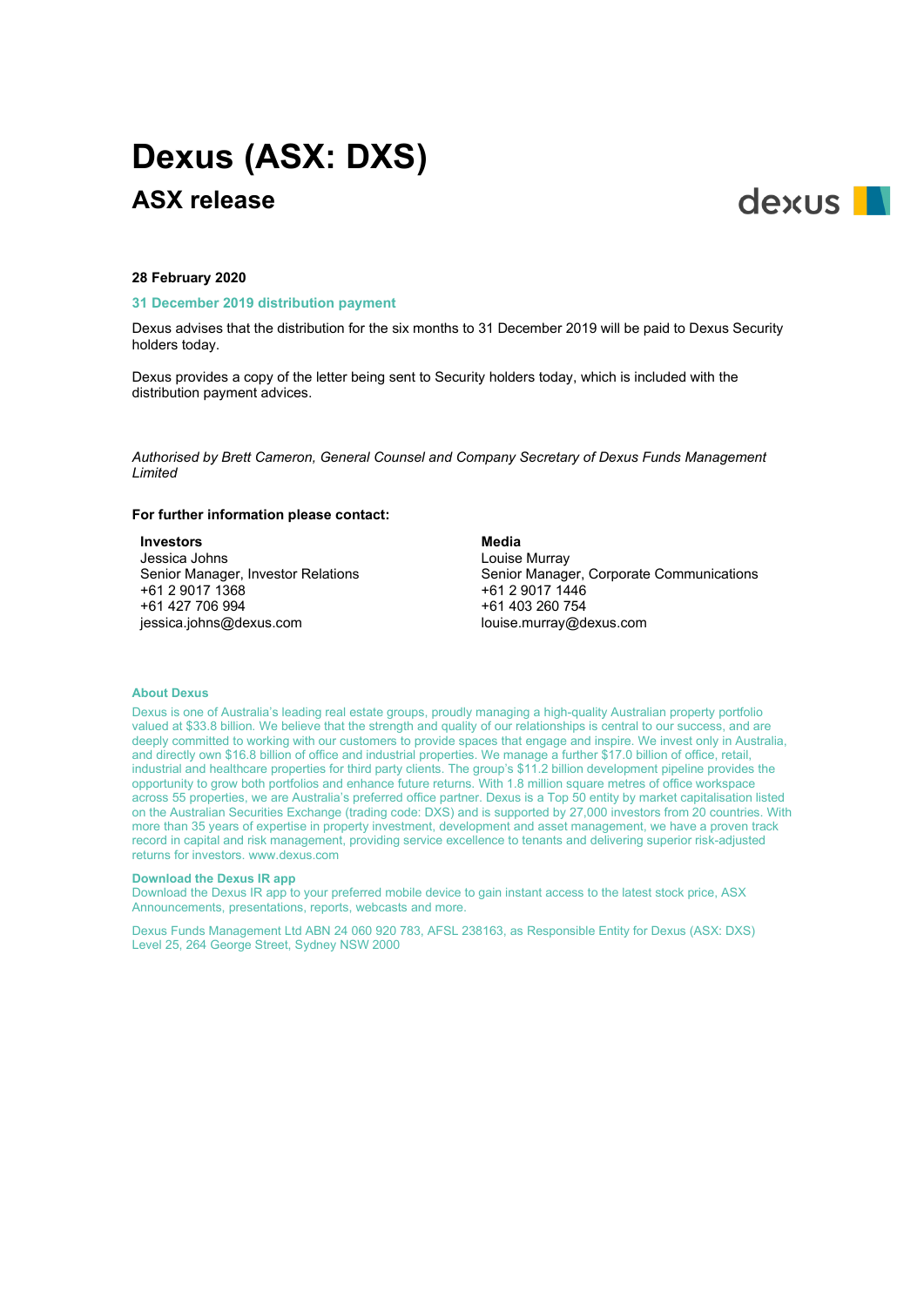Dexus Funds Management Limited ABN: 24 060 920 783  $\Delta$ FSL: 238163

> Level 25, Australia Square 264-278 George Street Sydney NSW 2000

T: +61 1800 819 675 E: dexus@linkmarketservices.com.au

**dexus.com**

28 February 2020

dexus **N** 

Dear Security holder

For the first six months of the financial year we have continued to benefit from office occupier and investor demand for quality properties in our core markets, achieving record Melbourne rents and strong asset valuation uplifts. Our funds management business has seen a significant increase in interest from offshore investors seeking to invest directly in quality office properties. These factors combined with recent transactional evidence and the lower for longer interest rate environment, reinforce our view that there will be further increases in asset values.

[We u](#page-2-0)pgraded our market guidance for distribution per security growth from circa 5% to circa 5.5% for the 12 months ending 30 June 2020.

Details relating to the achievements across the group during the six months to 31 December 2019 can be found on the reverse side of your distribution statement and in the HY20 Results release, which is available at www.dexus.com

Please find enclosed your distribution statement for the six months ended 31 December 2019.

#### **Distribution payment**

Dexus delivered Funds from Operations (FFO) of \$378.2 million, or 34.5 cents per security and a distribution of 27.0 cents per security for the six months ended 31 December 2019, consistent with the previous corresponding period.

## **Cheque distribution payments now replaced by Direct Credit**

In November 2018, following approval at the Annual General Meeting, Dexus implemented Mandatory Direct Credit for Australian and New Zealand Security holders, replacing all cheque distribution payments.

If you previously received your distribution payment by cheque and have not provided your bank account details, your distribution payment this period has been withheld at this time. Please refer to the back page of your enclosed distribution statement for instructions on how to update your bank account details.

Please note that all payments will be withheld until your bank account details have been provided and interest will not accrue on withheld payments. Once your bank account details have been recorded, a payment will be made within 10-20 business days.

## **Determining the value of your Dexus holding**

The value of your security holding at 31 December 2019 is provided on your distribution statement. Current price information is available on Dexus's website at www.dexus.com and is published daily in major Australian metropolitan newspapers.

## **Changing your details**

You can access your security holding information online to update your personal details including Tax File Number, Australian Business Number, email addresses, via the Investor login link available at www.dexus.com/update. You will require your Holder Identification Number (HIN) or Security holder Reference Number (SRN) to access your security holding.

Forms are available for details that cannot be updated directly through this facility. Download them by clicking on the Forms menu item when you are logged into your Security holding or from the Link Market Services website at linkmarketservices.com.au. Alternatively, you can contact the Dexus Infoline on +61 1800 819 675 or email dexus@linkmarketservices.com.au.